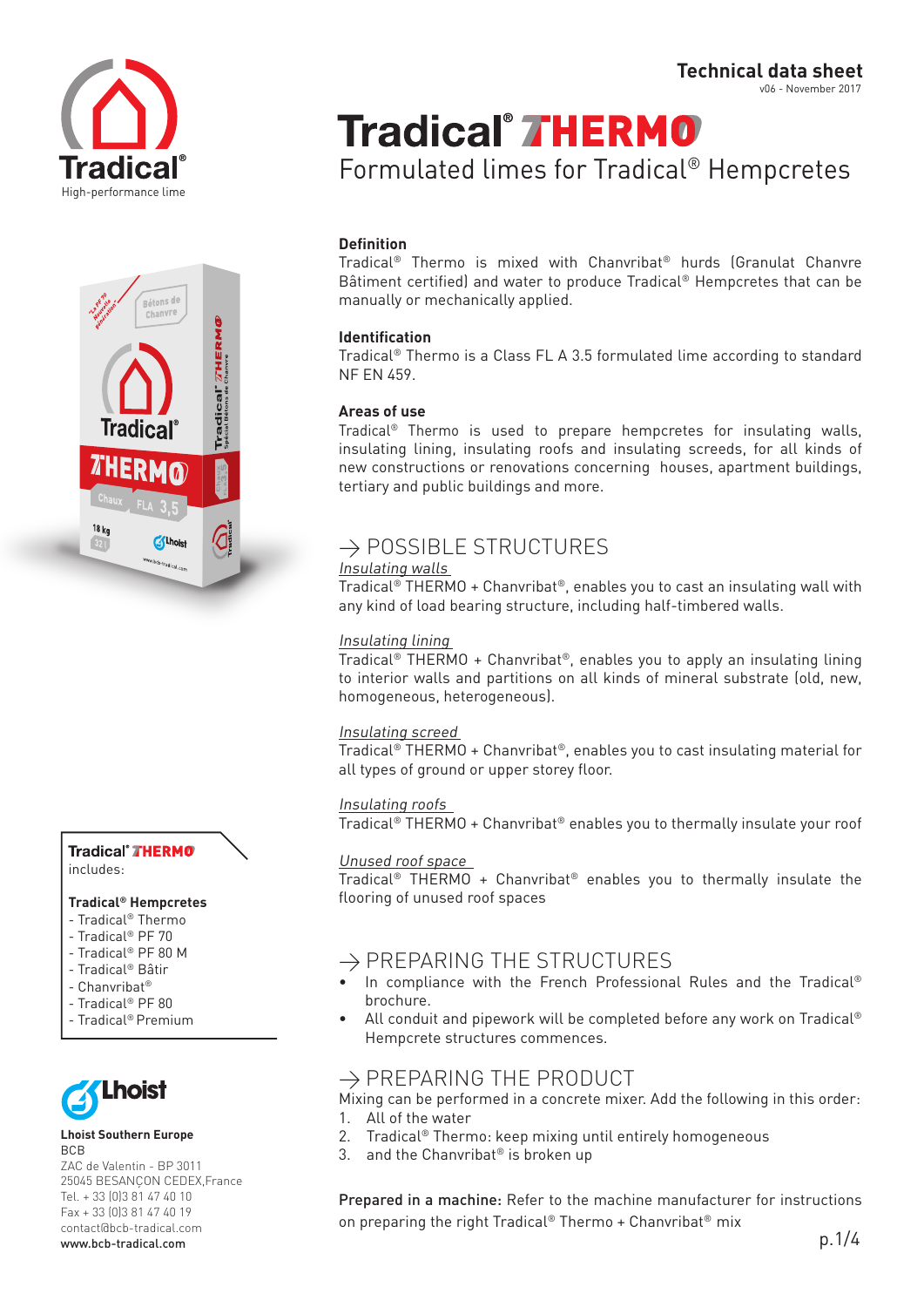

v06 - November 2017

# **Tradical<sup>®</sup> THERMO**

Formulated limes for Tradical® Hempcretes

# $\rightarrow$  APPLICATION

# **Insulating walls**

In compliance with the French Professional Rules and the Tradical® brochure.

Depending on the walls to be created, hempcrete is manually or mechanically applied between two shuttering panels, against one shuttering panel or on lost shuttering panels.

Where the following points are concerned:

- Placing spacers to position the shuttering panel(s) in relation to the framing
- Placing of shuttering panels and checking their positions
- • Applying Tradical® Hempcrete

please refer to the Tradical® Hempcretes brochure and the French Professional Rules.

# **Interior insulating lining**

In compliance with the French Professional Rules and the Tradical® brochure For insulating linings exceeding a thickness of 11 cm, a secondary framework needs to be installed taking into account the final desired thickness. Placing of guides (on the wall or secondary framing) to serve as a reference point for the final thickness.

• Depending on the selected application method, insulating lining is laid by trowelling, infilling between shuttering panels and walls, or projection.

● Please refer to the Tradical® Hempcrete brochure for information on sizing and placing the secondary framework, applying a base coat and applying the hempcrete (trowelling, infilling between shuttering and wall, mechanical projection).

# **Insulating screed**

In compliance with the French Professional Rules and the Tradical® brochure

- Substrate prepared as per French Professional Rules
- • Pour or spray Tradical® Hempcrete according to the selected application method, and:
- Spread and distribute the mixture using a rake
- I evel it out
- Run a screed board across the surface

# **Insulating roof**

In compliance with the French Professional Rules and the Tradical® brochure

- Substrate prepared as per French Professional Rules
- Pour or spray Tradical® Hempcrete according to the selected application method, onto the bottom of the lost formwork
- Spread evenly without compacting
- Adjust thickness making sure to remain at least two centimetres below the upper level of the rafters
- Float lightly

#### Lime + aggregate blend approved by the Construire en Chanvre association

The Construire en Chanvre association has approved the Chanvribat®+Tradical® Thermo blend as meeting the threshold performances measured in certified external laboratories, as required by the French Professional Rules.

### Test reference details (p.4 values)

CRDA test no. 2015-05-02 report: BCB Tradical® THERMO+Chanvribat® wall formula dated 02/06/2015

CRDA test no. 2013-18 report: BCB Tradical® THERMO+Chanvribat® screed formula dated 10/07/2014

CRDA test no. 2015-05-02 report: BCB Tradical® THERMO+Chanvribat® roof formula dated 02/06/2015

#### Tradical<sup>®</sup> THERMO includes:

# **Tradical® Hempcretes**

- Tradical® Thermo
- Tradical® PF 70
- Tradical® PF 80 M
- Tradical® Bâtir - Chanvribat®
- Tradical® PF 80
- Tradical® Premium



#### **Lhoist Southern Europe** BCB

ZAC de Valentin - BP 3011 25045 BESANÇON CEDEX,France Tel. + 33 (0)3 81 47 40 10 Fax + 33 (0)3 81 47 40 19 contact@bcb-tradical.com www.bcb-tradical.com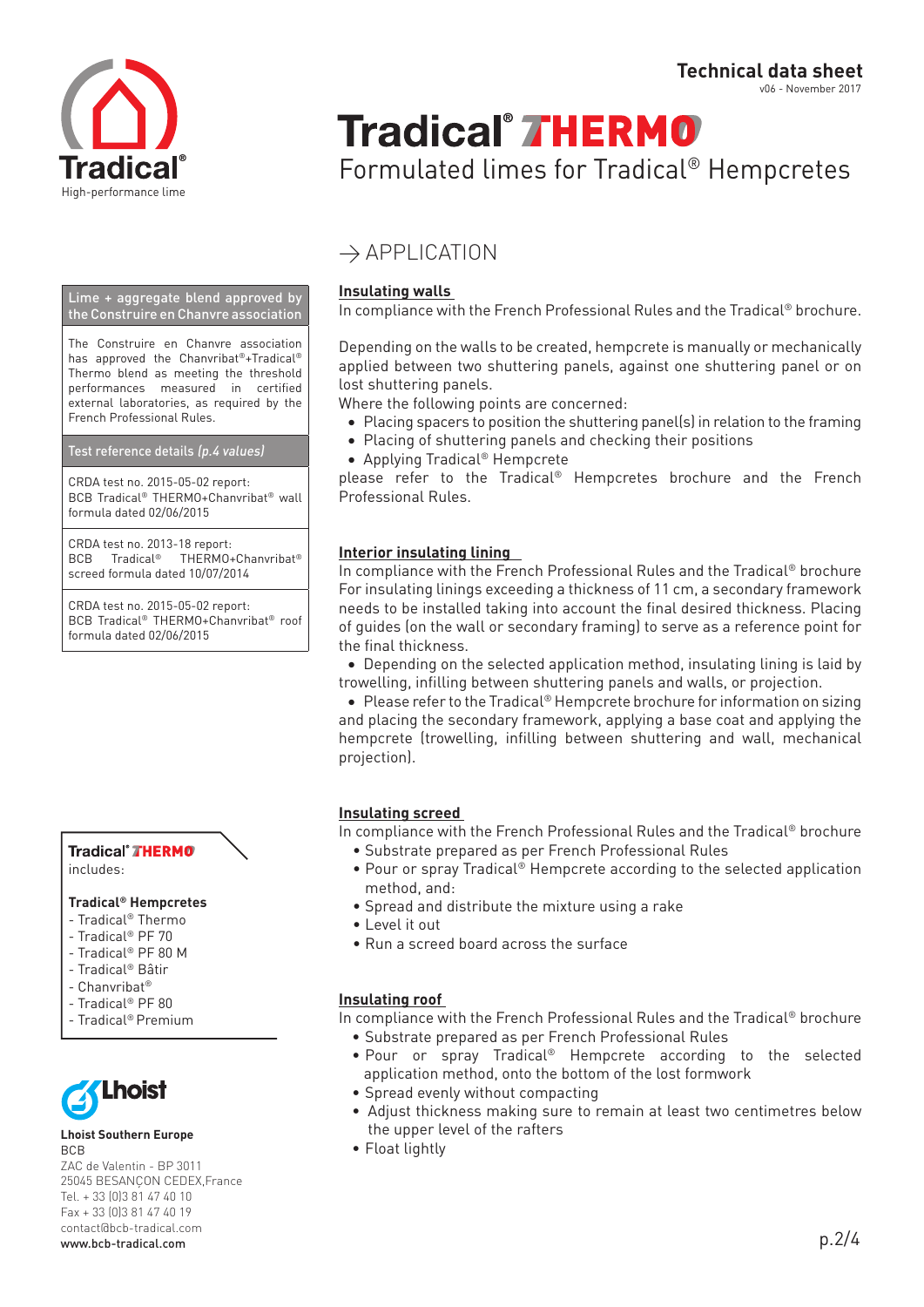

v06 - November 2017

# **Tradical<sup>®</sup> THERMO**

Formulated limes for Tradical® Hempcretes

# **Quantity required for one batch of Chanvribat**®

| Application                                                 | Qty of water | No. of bags of<br>$\operatorname{\sf Tradical}^{\scriptscriptstyle\otimes} \overline{\operatorname{\sf Thermo}}$ | No. of bags of<br>Chanvribat <sup>®</sup> | Concrete<br>mixed at  | <b>Mass</b><br>density  |
|-------------------------------------------------------------|--------------|------------------------------------------------------------------------------------------------------------------|-------------------------------------------|-----------------------|-------------------------|
| Wall                                                        | 60 litres    | bags $[= 36$ kg)<br>$\mathbf{2}$                                                                                 |                                           | 180 kg/ $m^3$         | 280 kg/m <sup>3</sup>   |
| <b>Lining</b> Between shuttering & wall<br>or by projection | 60 litres    | bags $[= 36$ kg)<br>$\mathbf{2}$                                                                                 |                                           | 180 kg/m <sup>3</sup> | 280 kg/m <sup>3</sup>   |
| <b>Lining</b> Trowelling                                    | 80 litres    | bags $[= 54$ kg)<br>3                                                                                            |                                           | 270 kg/m <sup>3</sup> | 370 kg/m <sup>3</sup>   |
| <b>Screed</b>                                               | 80 litres    | <b>2,5</b> bags $(= 45 \text{ kg})$                                                                              |                                           | 225 kg/ $m3$          | $325$ kg/m <sup>3</sup> |
| Roof                                                        | 43 litres    | (= 18 kg)<br>bag                                                                                                 |                                           | 90 kg/ $m3$           | 190 $kg/m3$             |
| Floor in unused roof space                                  | 43 litres    | (= 18 kg)<br>bag                                                                                                 |                                           | 90 kg/m <sup>3</sup>  | 190 kg/ $m3$            |

| Concrete<br>mixed at | <b>Mass</b><br>density |
|----------------------|------------------------|
| 180 $kg/m3$          | 280 kg/m <sup>3</sup>  |
| 180 $kg/m3$          | 280 kg/m <sup>3</sup>  |
| $270 \text{ kg/m}^3$ | 370 kg/m <sup>3</sup>  |
| $225 \text{ kg/m}^3$ | 325 kg/m <sup>3</sup>  |
| 90 kg/m <sup>3</sup> | 190 $kg/m3$            |
| 90 kg/m <sup>3</sup> | 190 kg/m <sup>3</sup>  |

## **Base coat mix proportions before applying insulating lining**

| Lime        |  |  | <b>Mix proportion</b>                                                           |  |  |
|-------------|--|--|---------------------------------------------------------------------------------|--|--|
| l Base coat |  |  | Tradical® Thermo $(1$ bag) $ $ + 50 to 60 l of 0/4 sand, for manual application |  |  |

# $\rightarrow$  FINISHES

## **Finish for insulating walls**

1 - EXTERIOR: The wall is protected using a three-coat traditional Tradical® lime render.

| Lime       |                             |           | <b>Mix proportion</b>                                               |
|------------|-----------------------------|-----------|---------------------------------------------------------------------|
| Base coat  | Tradical <sup>®</sup> Bâtir | $(1$ bag) | + 60 to 70 l of 0/4 sand, for manual application*                   |
| Brown coat | Tradical <sup>®</sup> Bâtir |           | $(1$ bag) $\vert$ + 70 to 80 l of 0/4 sand, for manual application* |
| Finishing  | Tradical <sup>®</sup> PF 80 |           | $(1$ bag) $  + 90$ to 100 l of 0/4 sand, for manual application     |
| or         | Tradical <sup>®</sup> PF 80 | $(1$ bag) | +60 to 70 l of 0/4 sand, for mechanical application                 |
| or         |                             |           | Tradical® PF 80 M $(1$ bag] $  + 50$ to 70 l of 0/2 or 0/4 sand     |

(\*For info on mix proportions for mechanical application, see Tradical® documentation)

2 - INTERIOR: Protect the structure by applying:

| Lime                          |                      | <b>Mix proportion</b>                                |
|-------------------------------|----------------------|------------------------------------------------------|
| Tradical <sup>®</sup> Bâtir   | $(4 \text{ bags})$   | + 1 bag of Chanvribat <sup>®</sup>                   |
| Tradical <sup>®</sup> PF 80 M | $(5.5 \text{ bags})$ | + 1 bag of Chanvribat <sup>®</sup>                   |
| Tradical <sup>®</sup> PF 80 M | $(1$ bag)            | +50 to 70 l of 0/2 or 0/4 sand                       |
| Tradical <sup>®</sup> PF 80   | $(1$ bag)            | +90 to 100 l of 0/4 sand, for manual application     |
| Tradical <sup>®</sup> PF 80   | $(1$ bag)            | + 60 to 70 l of 0/4 sand, for mechanical application |
| Tradical <sup>®</sup> Décor   |                      |                                                      |
| Tradical® Lait de Chaux       |                      | applied 'a secco'.                                   |

**Finish for insulating linings:** See section 2

### **Finish for insulating screed**

- Only perform once the insulating screed has completely dried and in accordance with the French Professional Rules
- Do not apply any layer that is impermeable to water vapour under the insulating screed made of Tradical® Hempcrete
- Once completed, maintain substrate at room temperature for 3 to 4 days

# Tradical<sup>®</sup> THERMO

includes:

# **Tradical® Hempcretes**

- Tradical® Thermo
- Tradical® PF 70
- Tradical® PF 80 M
- Tradical® Bâtir
- Chanvribat®
- Tradical® PF 80
- Tradical® Premium



#### **Lhoist Southern Europe** BCB

ZAC de Valentin - BP 3011 25045 BESANÇON CEDEX,France Tel. + 33 (0)3 81 47 40 10 Fax + 33 (0)3 81 47 40 19 contact@bcb-tradical.com www.bcb-tradical.com